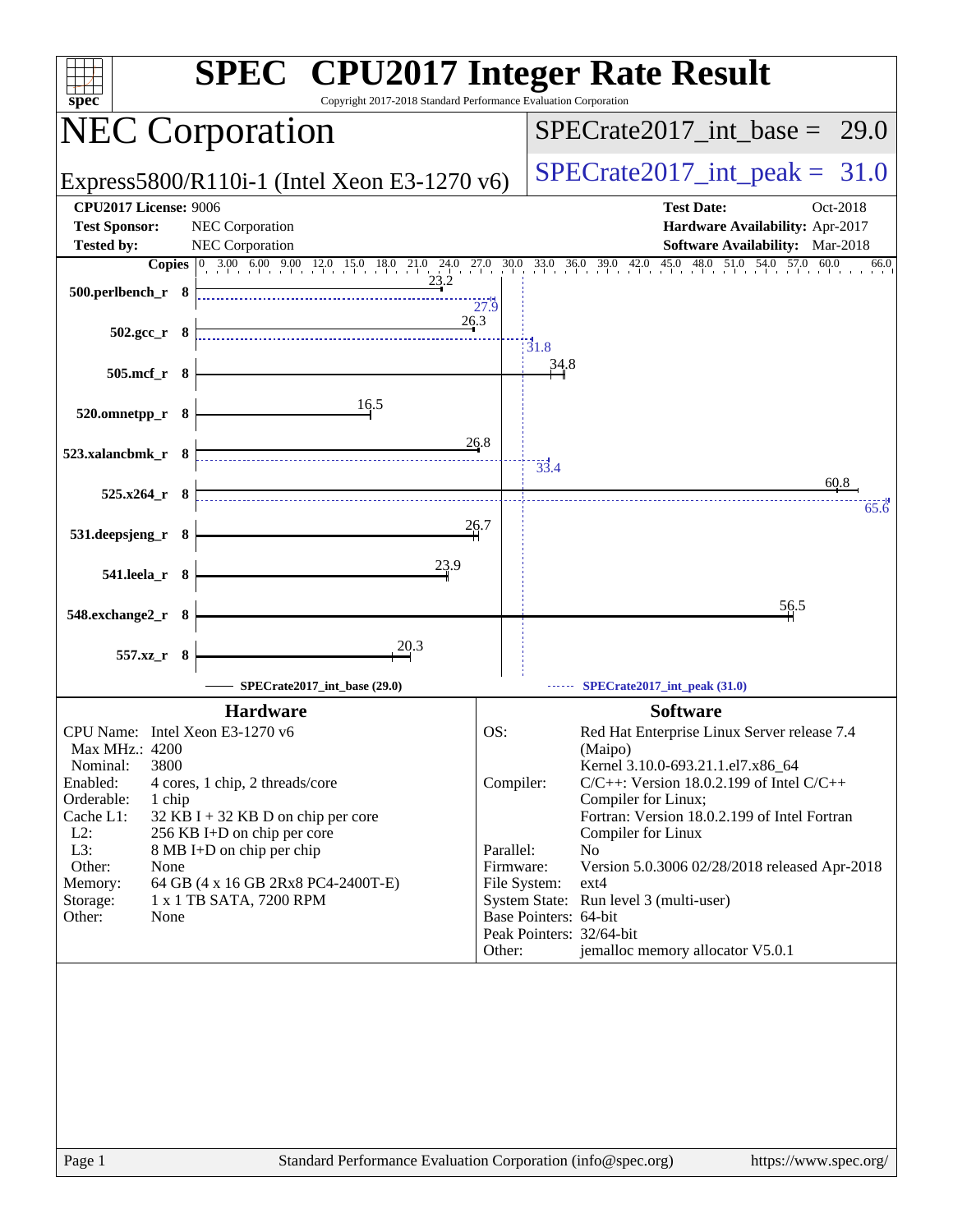

Copyright 2017-2018 Standard Performance Evaluation Corporation

## NEC Corporation

Express5800/R110i-1 (Intel Xeon E3-1270 v6)  $\vert$  [SPECrate2017\\_int\\_peak =](http://www.spec.org/auto/cpu2017/Docs/result-fields.html#SPECrate2017intpeak) 31.0

SPECrate2017 int\_base =  $29.0$ 

**[Test Sponsor:](http://www.spec.org/auto/cpu2017/Docs/result-fields.html#TestSponsor)** NEC Corporation **[Hardware Availability:](http://www.spec.org/auto/cpu2017/Docs/result-fields.html#HardwareAvailability)** Apr-2017

**[CPU2017 License:](http://www.spec.org/auto/cpu2017/Docs/result-fields.html#CPU2017License)** 9006 **[Test Date:](http://www.spec.org/auto/cpu2017/Docs/result-fields.html#TestDate)** Oct-2018 **[Tested by:](http://www.spec.org/auto/cpu2017/Docs/result-fields.html#Testedby)** NEC Corporation **[Software Availability:](http://www.spec.org/auto/cpu2017/Docs/result-fields.html#SoftwareAvailability)** Mar-2018

#### **[Results Table](http://www.spec.org/auto/cpu2017/Docs/result-fields.html#ResultsTable)**

| <b>Base</b>                                      |               |                |       |                |       | <b>Peak</b>    |       |               |                |              |                |              |                |              |
|--------------------------------------------------|---------------|----------------|-------|----------------|-------|----------------|-------|---------------|----------------|--------------|----------------|--------------|----------------|--------------|
| <b>Benchmark</b>                                 | <b>Copies</b> | <b>Seconds</b> | Ratio | <b>Seconds</b> | Ratio | <b>Seconds</b> | Ratio | <b>Copies</b> | <b>Seconds</b> | <b>Ratio</b> | <b>Seconds</b> | <b>Ratio</b> | <b>Seconds</b> | <b>Ratio</b> |
| 500.perlbench_r                                  | 8             | 549            | 23.2  | 549            | 23.2  | 547            | 23.3  | 8             | 450            | 28.3         | 456            | 27.9         | 457            | 27.9         |
| $502.\text{gcc}$ <sub>r</sub>                    | 8             | 430            | 26.3  | 430            | 26.3  | 432            | 26.2  | 8             | 356            | 31.8         | 356            | 31.9         | 356            | 31.8         |
| $505$ .mcf r                                     | 8             | 372            | 34.8  | 370            | 34.9  | 384            | 33.6  | 8             | 372            | 34.8         | 370            | 34.9         | 384            | 33.6         |
| 520.omnetpp_r                                    | 8             | 634            | 16.5  | 637            | 16.5  | 636            | 16.5  | 8             | 634            | 16.5         | 637            | 16.5         | 636            | 16.5         |
| 523.xalancbmk r                                  | 8             | 316            | 26.8  | 315            | 26.8  | 317            | 26.7  | 8             | 253            | 33.3         | 253            | 33.4         | 253            | 33.4         |
| 525.x264 r                                       | 8             | 231            | 60.7  | 231            | 60.8  | 223            | 62.7  | 8             | 214            | 65.3         | 214            | 65.6         | 213            | 65.7         |
| 531.deepsjeng_r                                  | 8             | 343            | 26.7  | 343            | 26.8  | 349            | 26.3  | 8             | 343            | 26.7         | 343            | 26.8         | 349            | 26.3         |
| 541.leela r                                      | 8             | 554            | 23.9  | 558            | 23.7  | 555            | 23.9  | 8             | 554            | 23.9         | 558            | 23.7         | 555            | 23.9         |
| 548.exchange2_r                                  | 8             | 374            | 56.1  | 371            | 56.5  | 371            | 56.5  | 8             | 374            | 56.1         | 371            | 56.5         | 371            | 56.5         |
| 557.xz r                                         | 8             | 425            | 20.3  | 425            | 20.3  | 464            | 18.6  | 8             | 425            | 20.3         | 425            | 20.3         | 464            | 18.6         |
| $SPECrate2017$ int base =                        | 29.0          |                |       |                |       |                |       |               |                |              |                |              |                |              |
| $\sim$ $\sim$ $\sim$ $\sim$ $\sim$ $\sim$ $\sim$ |               |                |       |                |       |                |       |               |                |              |                |              |                |              |

**[SPECrate2017\\_int\\_peak =](http://www.spec.org/auto/cpu2017/Docs/result-fields.html#SPECrate2017intpeak) 31.0**

Results appear in the [order in which they were run](http://www.spec.org/auto/cpu2017/Docs/result-fields.html#RunOrder). Bold underlined text [indicates a median measurement](http://www.spec.org/auto/cpu2017/Docs/result-fields.html#Median).

#### **[Submit Notes](http://www.spec.org/auto/cpu2017/Docs/result-fields.html#SubmitNotes)**

 The taskset mechanism was used to bind copies to processors. The config file option 'submit' was used to generate taskset commands to bind each copy to a specific processor. For details, please see the config file.

#### **[Operating System Notes](http://www.spec.org/auto/cpu2017/Docs/result-fields.html#OperatingSystemNotes)**

Stack size set to unlimited using "ulimit -s unlimited"

#### **[General Notes](http://www.spec.org/auto/cpu2017/Docs/result-fields.html#GeneralNotes)**

Environment variables set by runcpu before the start of the run: LD\_LIBRARY\_PATH = "/home/cpu2017/lib/ia32:/home/cpu2017/lib/intel64:/home/cpu2017/je5.0.1-32:/home/cpu2017/je5.0.1-64"

 Binaries compiled on a system with 1x Intel Core i7-6700K CPU + 32GB RAM memory using Redhat Enterprise Linux 7.5 Transparent Huge Pages enabled by default Prior to runcpu invocation Filesystem page cache synced and cleared with: sync; echo 3 > /proc/sys/vm/drop\_caches

 Yes: The test sponsor attests, as of date of publication, that CVE-2017-5754 (Meltdown) is mitigated in the system as tested and documented. Yes: The test sponsor attests, as of date of publication, that CVE-2017-5753 (Spectre variant 1) is mitigated in the system as tested and documented. Yes: The test sponsor attests, as of date of publication, that CVE-2017-5715 (Spectre variant 2) is mitigated in the system as tested and documented.

**(Continued on next page)**

| Page 2<br>Standard Performance Evaluation Corporation (info@spec.org)<br>https://www.spec.org/ |
|------------------------------------------------------------------------------------------------|
|------------------------------------------------------------------------------------------------|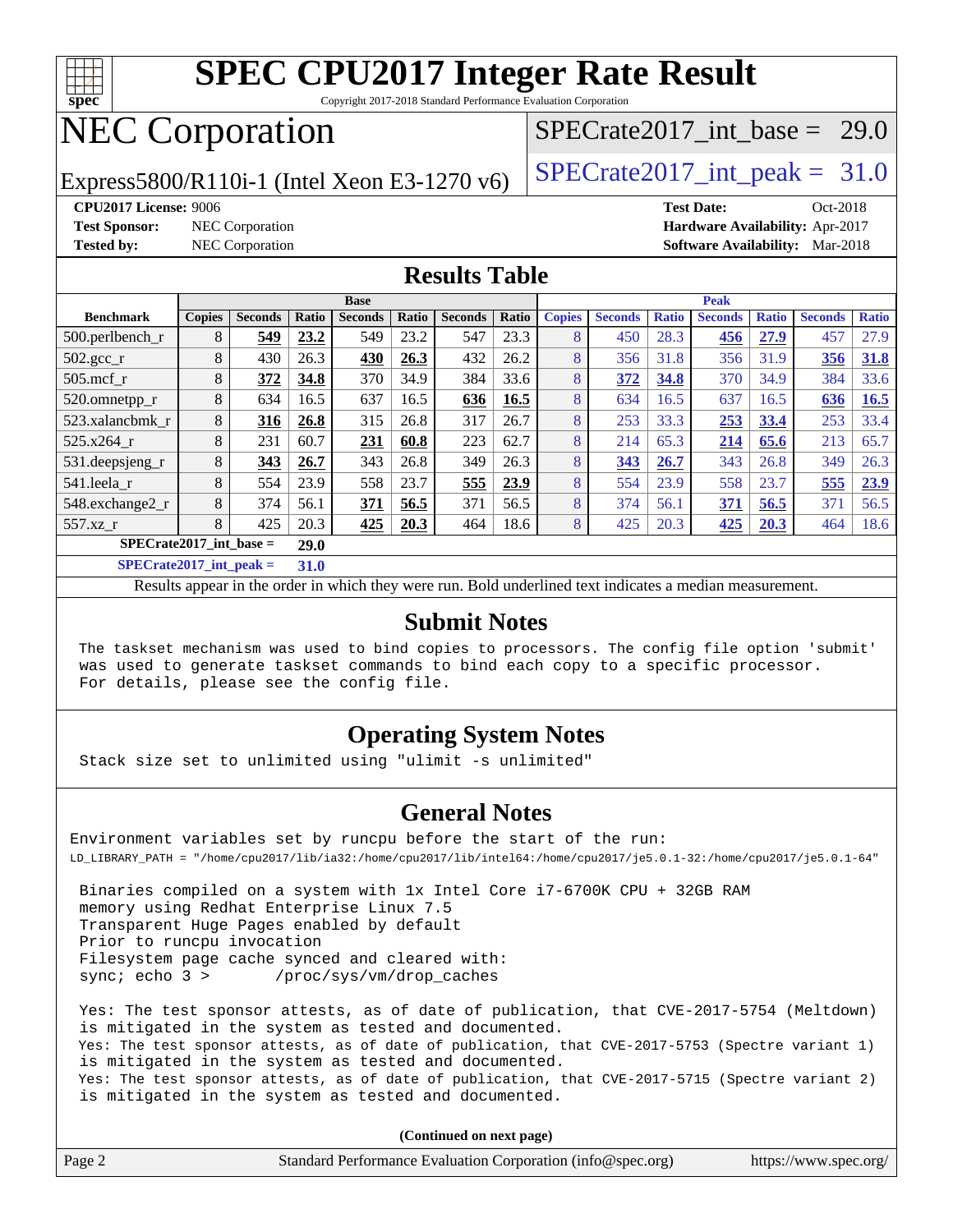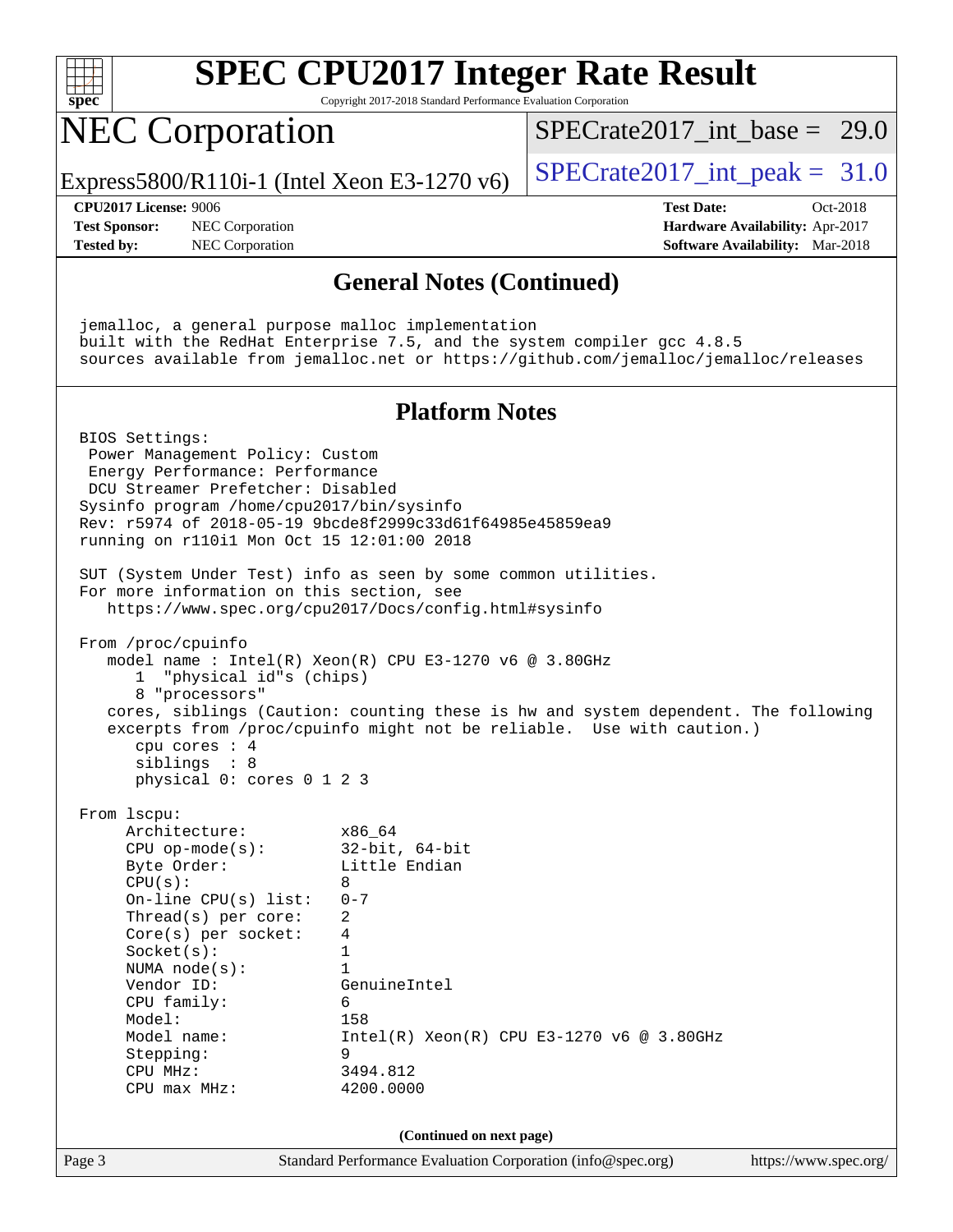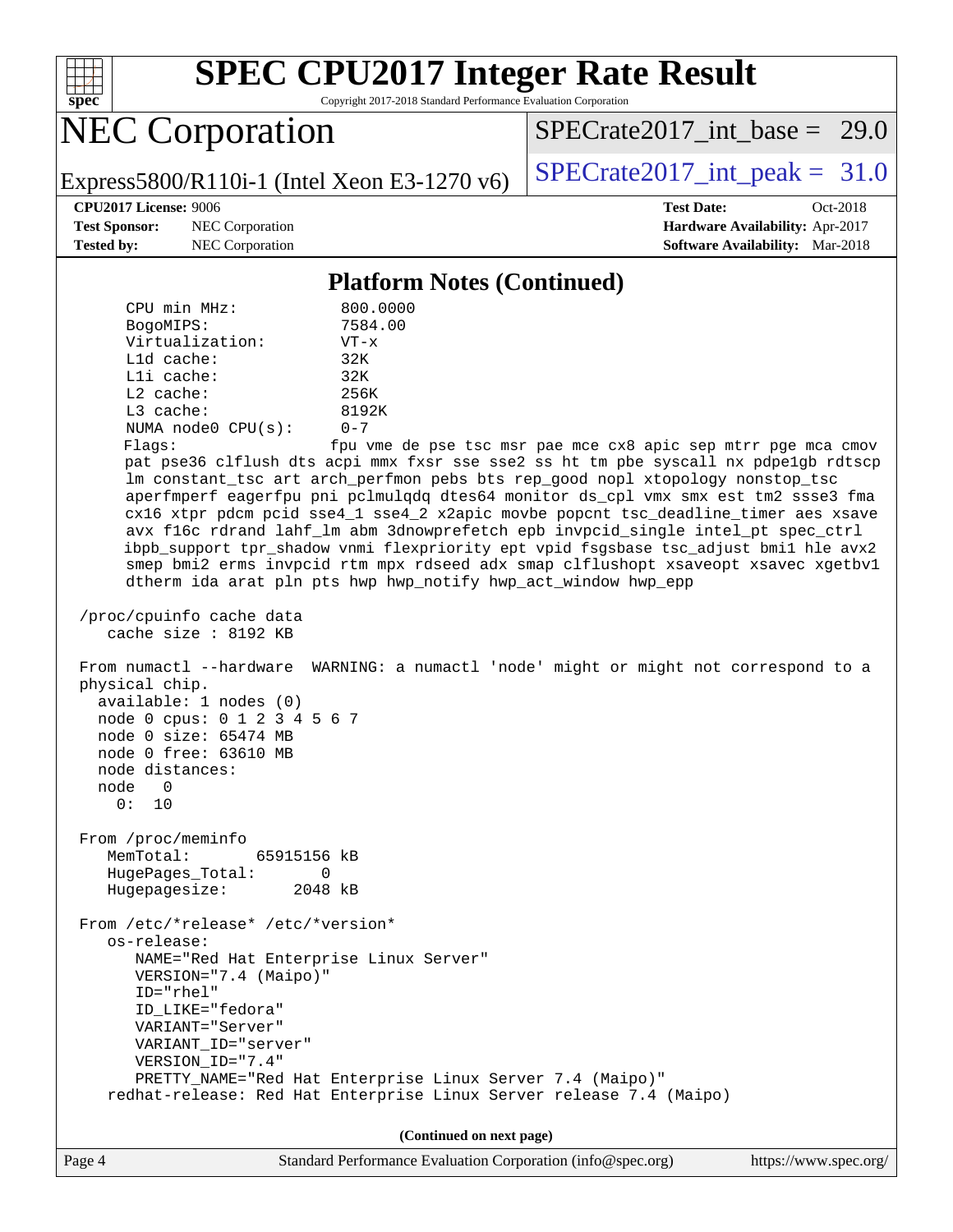

Copyright 2017-2018 Standard Performance Evaluation Corporation

## NEC Corporation

SPECrate2017 int\_base =  $29.0$ 

Express5800/R110i-1 (Intel Xeon E3-1270 v6)  $\vert$  [SPECrate2017\\_int\\_peak =](http://www.spec.org/auto/cpu2017/Docs/result-fields.html#SPECrate2017intpeak) 31.0

**[Test Sponsor:](http://www.spec.org/auto/cpu2017/Docs/result-fields.html#TestSponsor)** NEC Corporation **[Hardware Availability:](http://www.spec.org/auto/cpu2017/Docs/result-fields.html#HardwareAvailability)** Apr-2017 **[Tested by:](http://www.spec.org/auto/cpu2017/Docs/result-fields.html#Testedby)** NEC Corporation **[Software Availability:](http://www.spec.org/auto/cpu2017/Docs/result-fields.html#SoftwareAvailability)** Mar-2018

**[CPU2017 License:](http://www.spec.org/auto/cpu2017/Docs/result-fields.html#CPU2017License)** 9006 **[Test Date:](http://www.spec.org/auto/cpu2017/Docs/result-fields.html#TestDate)** Oct-2018

#### **[Platform Notes \(Continued\)](http://www.spec.org/auto/cpu2017/Docs/result-fields.html#PlatformNotes)**

 system-release: Red Hat Enterprise Linux Server release 7.4 (Maipo) system-release-cpe: cpe:/o:redhat:enterprise\_linux:7.4:ga:server uname -a: Linux r110i1 3.10.0-693.21.1.el7.x86\_64 #1 SMP Fri Feb 23 18:54:16 UTC 2018 x86\_64 x86\_64 x86\_64 GNU/Linux Kernel self-reported vulnerability status: CVE-2017-5754 (Meltdown): Mitigation: PTI CVE-2017-5753 (Spectre variant 1): Mitigation: Load fences CVE-2017-5715 (Spectre variant 2): Mitigation: IBRS (kernel) run-level 3 Oct 15 11:55 SPEC is set to: /home/cpu2017 Filesystem Type Size Used Avail Use% Mounted on /dev/sda3 ext4 909G 89G 774G 11% / Additional information from dmidecode follows. WARNING: Use caution when you interpret this section. The 'dmidecode' program reads system data which is "intended to allow hardware to be accurately determined", but the intent may not be met, as there are frequent changes to hardware, firmware, and the "DMTF SMBIOS" standard. BIOS American Megatrends Inc. 5.0.3006 02/28/2018 Memory: 4x Micron 18ASF2G72AZ-2G3B1 16 GB 2 rank 2400 (End of data from sysinfo program)

#### **[Compiler Version Notes](http://www.spec.org/auto/cpu2017/Docs/result-fields.html#CompilerVersionNotes)**

| CC  | 500.perlbench_r(base) 502.gcc_r(base) 505.mcf_r(base) 525.x264_r(base)<br>$557.xx$ $r(base)$          |  |
|-----|-------------------------------------------------------------------------------------------------------|--|
|     | $\text{icc}$ (ICC) 18.0.2 20180210<br>Copyright (C) 1985-2018 Intel Corporation. All rights reserved. |  |
| CC. | 500.perlbench r(peak) 502.gcc r(peak) 505.mcf r(peak) 525.x264 r(peak)<br>$557.xx$ r(peak)            |  |
|     | icc (ICC) 18.0.2 20180210<br>Copyright (C) 1985-2018 Intel Corporation. All rights reserved.          |  |
|     |                                                                                                       |  |

**(Continued on next page)**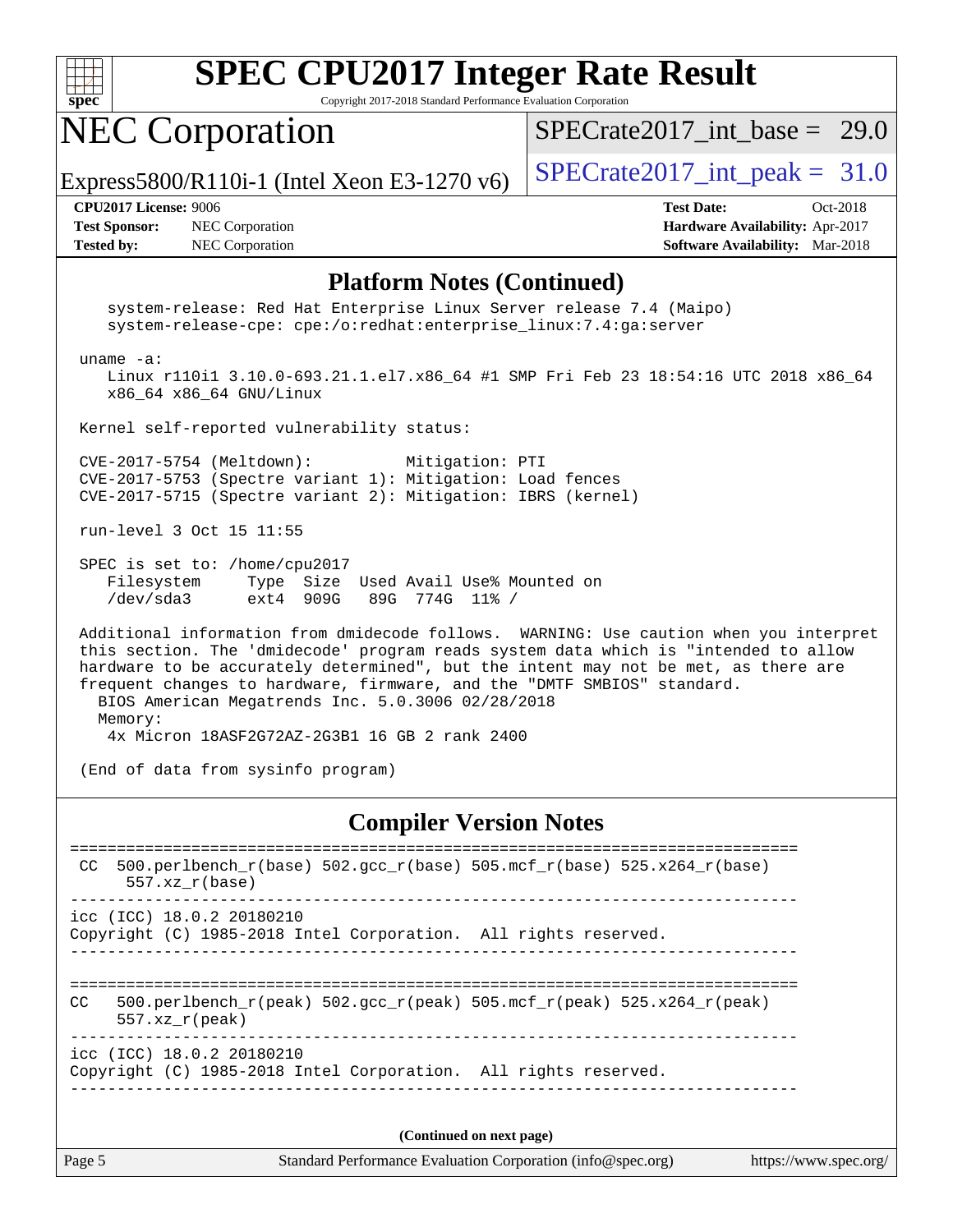

Copyright 2017-2018 Standard Performance Evaluation Corporation

## NEC Corporation

[SPECrate2017\\_int\\_base =](http://www.spec.org/auto/cpu2017/Docs/result-fields.html#SPECrate2017intbase) 29.0

Express5800/R110i-1 (Intel Xeon E3-1270 v6)  $\left|$  [SPECrate2017\\_int\\_peak =](http://www.spec.org/auto/cpu2017/Docs/result-fields.html#SPECrate2017intpeak) 31.0

**[Tested by:](http://www.spec.org/auto/cpu2017/Docs/result-fields.html#Testedby)** NEC Corporation **[Software Availability:](http://www.spec.org/auto/cpu2017/Docs/result-fields.html#SoftwareAvailability)** Mar-2018

**[CPU2017 License:](http://www.spec.org/auto/cpu2017/Docs/result-fields.html#CPU2017License)** 9006 **[Test Date:](http://www.spec.org/auto/cpu2017/Docs/result-fields.html#TestDate)** Oct-2018 **[Test Sponsor:](http://www.spec.org/auto/cpu2017/Docs/result-fields.html#TestSponsor)** NEC Corporation **[Hardware Availability:](http://www.spec.org/auto/cpu2017/Docs/result-fields.html#HardwareAvailability)** Apr-2017

#### **[Compiler Version Notes \(Continued\)](http://www.spec.org/auto/cpu2017/Docs/result-fields.html#CompilerVersionNotes)**

| CXXC 520.omnetpp $r(base)$ 523.xalancbmk $r(base)$ 531.deepsjeng $r(base)$<br>$541.$ leela $r(base)$                       |
|----------------------------------------------------------------------------------------------------------------------------|
| icpc (ICC) 18.0.2 20180210                                                                                                 |
| Copyright (C) 1985-2018 Intel Corporation. All rights reserved.                                                            |
|                                                                                                                            |
|                                                                                                                            |
|                                                                                                                            |
| CXXC 520.omnetpp $r(\text{peak})$ 523.xalancbmk $r(\text{peak})$ 531.deepsjeng $r(\text{peak})$<br>$541.$ leela $r$ (peak) |
| icpc (ICC) 18.0.2 20180210                                                                                                 |
| Copyright (C) 1985-2018 Intel Corporation. All rights reserved.                                                            |
|                                                                                                                            |
|                                                                                                                            |
|                                                                                                                            |
| 548.exchange2 r(base)<br>FC.                                                                                               |
| ifort (IFORT) 18.0.2 20180210                                                                                              |
| Copyright (C) 1985-2018 Intel Corporation. All rights reserved.                                                            |
|                                                                                                                            |
|                                                                                                                            |
|                                                                                                                            |
| 548.exchange2 r(peak)<br>FC.                                                                                               |
| ifort (IFORT) 18.0.2 20180210                                                                                              |
| Copyright (C) 1985-2018 Intel Corporation. All rights reserved.                                                            |
|                                                                                                                            |

### **[Base Compiler Invocation](http://www.spec.org/auto/cpu2017/Docs/result-fields.html#BaseCompilerInvocation)**

[C benchmarks](http://www.spec.org/auto/cpu2017/Docs/result-fields.html#Cbenchmarks): [icc -m64 -std=c11](http://www.spec.org/cpu2017/results/res2018q4/cpu2017-20181016-09243.flags.html#user_CCbase_intel_icc_64bit_c11_33ee0cdaae7deeeab2a9725423ba97205ce30f63b9926c2519791662299b76a0318f32ddfffdc46587804de3178b4f9328c46fa7c2b0cd779d7a61945c91cd35)

[C++ benchmarks:](http://www.spec.org/auto/cpu2017/Docs/result-fields.html#CXXbenchmarks) [icpc -m64](http://www.spec.org/cpu2017/results/res2018q4/cpu2017-20181016-09243.flags.html#user_CXXbase_intel_icpc_64bit_4ecb2543ae3f1412ef961e0650ca070fec7b7afdcd6ed48761b84423119d1bf6bdf5cad15b44d48e7256388bc77273b966e5eb805aefd121eb22e9299b2ec9d9)

[Fortran benchmarks](http://www.spec.org/auto/cpu2017/Docs/result-fields.html#Fortranbenchmarks): [ifort -m64](http://www.spec.org/cpu2017/results/res2018q4/cpu2017-20181016-09243.flags.html#user_FCbase_intel_ifort_64bit_24f2bb282fbaeffd6157abe4f878425411749daecae9a33200eee2bee2fe76f3b89351d69a8130dd5949958ce389cf37ff59a95e7a40d588e8d3a57e0c3fd751)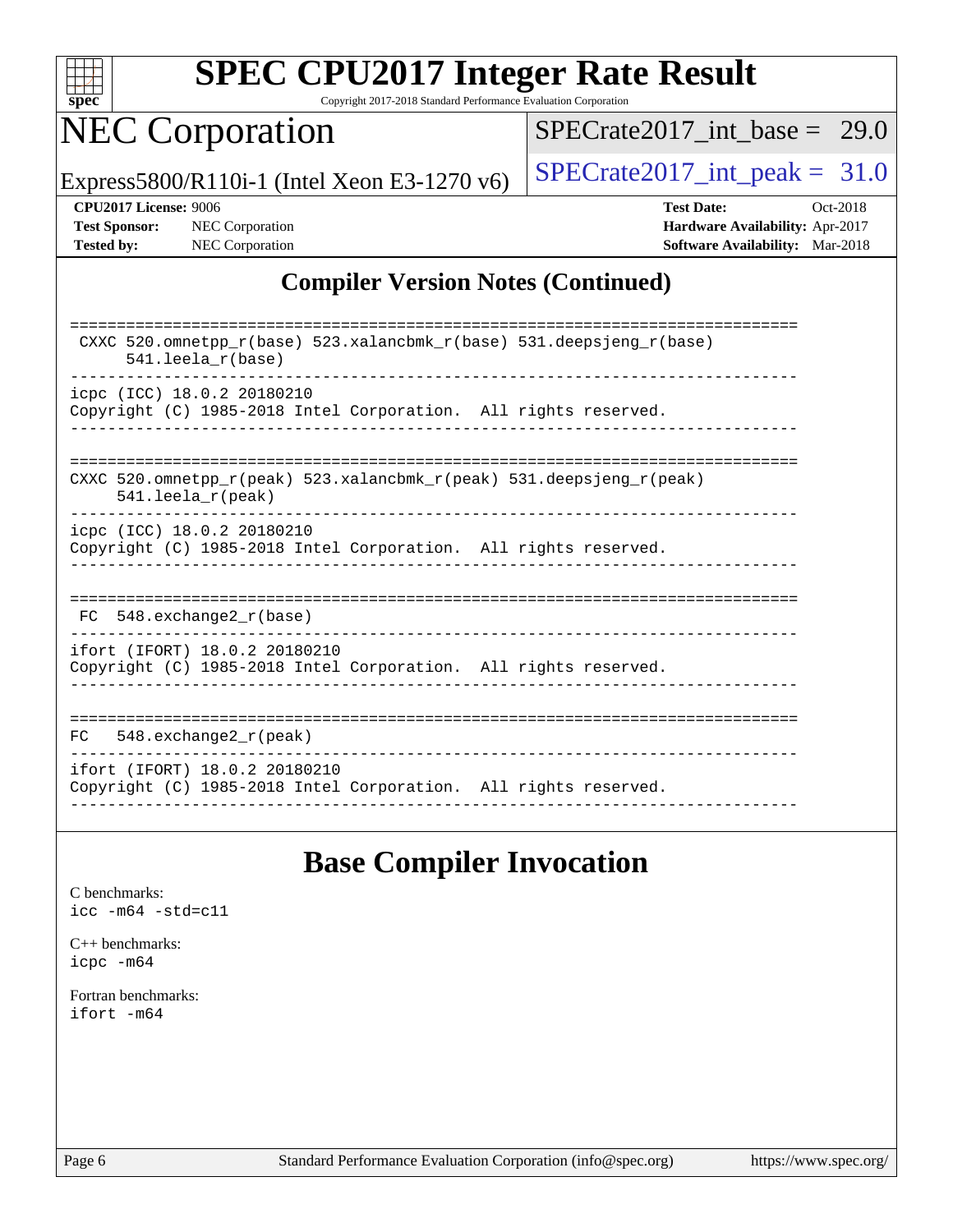

Copyright 2017-2018 Standard Performance Evaluation Corporation

## NEC Corporation

SPECrate2017 int\_base =  $29.0$ 

Express5800/R110i-1 (Intel Xeon E3-1270 v6) [SPECrate2017\\_int\\_peak =](http://www.spec.org/auto/cpu2017/Docs/result-fields.html#SPECrate2017intpeak)  $31.0$ 

**[Test Sponsor:](http://www.spec.org/auto/cpu2017/Docs/result-fields.html#TestSponsor)** NEC Corporation **[Hardware Availability:](http://www.spec.org/auto/cpu2017/Docs/result-fields.html#HardwareAvailability)** Apr-2017

**[CPU2017 License:](http://www.spec.org/auto/cpu2017/Docs/result-fields.html#CPU2017License)** 9006 **[Test Date:](http://www.spec.org/auto/cpu2017/Docs/result-fields.html#TestDate)** Oct-2018 **[Tested by:](http://www.spec.org/auto/cpu2017/Docs/result-fields.html#Testedby)** NEC Corporation **[Software Availability:](http://www.spec.org/auto/cpu2017/Docs/result-fields.html#SoftwareAvailability)** Mar-2018

### **[Base Portability Flags](http://www.spec.org/auto/cpu2017/Docs/result-fields.html#BasePortabilityFlags)**

 500.perlbench\_r: [-DSPEC\\_LP64](http://www.spec.org/cpu2017/results/res2018q4/cpu2017-20181016-09243.flags.html#b500.perlbench_r_basePORTABILITY_DSPEC_LP64) [-DSPEC\\_LINUX\\_X64](http://www.spec.org/cpu2017/results/res2018q4/cpu2017-20181016-09243.flags.html#b500.perlbench_r_baseCPORTABILITY_DSPEC_LINUX_X64) 502.gcc\_r: [-DSPEC\\_LP64](http://www.spec.org/cpu2017/results/res2018q4/cpu2017-20181016-09243.flags.html#suite_basePORTABILITY502_gcc_r_DSPEC_LP64) 505.mcf\_r: [-DSPEC\\_LP64](http://www.spec.org/cpu2017/results/res2018q4/cpu2017-20181016-09243.flags.html#suite_basePORTABILITY505_mcf_r_DSPEC_LP64) 520.omnetpp\_r: [-DSPEC\\_LP64](http://www.spec.org/cpu2017/results/res2018q4/cpu2017-20181016-09243.flags.html#suite_basePORTABILITY520_omnetpp_r_DSPEC_LP64) 523.xalancbmk\_r: [-DSPEC\\_LP64](http://www.spec.org/cpu2017/results/res2018q4/cpu2017-20181016-09243.flags.html#suite_basePORTABILITY523_xalancbmk_r_DSPEC_LP64) [-DSPEC\\_LINUX](http://www.spec.org/cpu2017/results/res2018q4/cpu2017-20181016-09243.flags.html#b523.xalancbmk_r_baseCXXPORTABILITY_DSPEC_LINUX) 525.x264\_r: [-DSPEC\\_LP64](http://www.spec.org/cpu2017/results/res2018q4/cpu2017-20181016-09243.flags.html#suite_basePORTABILITY525_x264_r_DSPEC_LP64) 531.deepsjeng\_r: [-DSPEC\\_LP64](http://www.spec.org/cpu2017/results/res2018q4/cpu2017-20181016-09243.flags.html#suite_basePORTABILITY531_deepsjeng_r_DSPEC_LP64) 541.leela\_r: [-DSPEC\\_LP64](http://www.spec.org/cpu2017/results/res2018q4/cpu2017-20181016-09243.flags.html#suite_basePORTABILITY541_leela_r_DSPEC_LP64) 548.exchange2\_r: [-DSPEC\\_LP64](http://www.spec.org/cpu2017/results/res2018q4/cpu2017-20181016-09243.flags.html#suite_basePORTABILITY548_exchange2_r_DSPEC_LP64) 557.xz\_r: [-DSPEC\\_LP64](http://www.spec.org/cpu2017/results/res2018q4/cpu2017-20181016-09243.flags.html#suite_basePORTABILITY557_xz_r_DSPEC_LP64)

### **[Base Optimization Flags](http://www.spec.org/auto/cpu2017/Docs/result-fields.html#BaseOptimizationFlags)**

#### [C benchmarks](http://www.spec.org/auto/cpu2017/Docs/result-fields.html#Cbenchmarks):

[-Wl,-z,muldefs](http://www.spec.org/cpu2017/results/res2018q4/cpu2017-20181016-09243.flags.html#user_CCbase_link_force_multiple1_b4cbdb97b34bdee9ceefcfe54f4c8ea74255f0b02a4b23e853cdb0e18eb4525ac79b5a88067c842dd0ee6996c24547a27a4b99331201badda8798ef8a743f577) [-xCORE-AVX2](http://www.spec.org/cpu2017/results/res2018q4/cpu2017-20181016-09243.flags.html#user_CCbase_f-xCORE-AVX2) [-ipo](http://www.spec.org/cpu2017/results/res2018q4/cpu2017-20181016-09243.flags.html#user_CCbase_f-ipo) [-O3](http://www.spec.org/cpu2017/results/res2018q4/cpu2017-20181016-09243.flags.html#user_CCbase_f-O3) [-no-prec-div](http://www.spec.org/cpu2017/results/res2018q4/cpu2017-20181016-09243.flags.html#user_CCbase_f-no-prec-div) [-qopt-mem-layout-trans=3](http://www.spec.org/cpu2017/results/res2018q4/cpu2017-20181016-09243.flags.html#user_CCbase_f-qopt-mem-layout-trans_de80db37974c74b1f0e20d883f0b675c88c3b01e9d123adea9b28688d64333345fb62bc4a798493513fdb68f60282f9a726aa07f478b2f7113531aecce732043) [-L/usr/local/je5.0.1-64/lib](http://www.spec.org/cpu2017/results/res2018q4/cpu2017-20181016-09243.flags.html#user_CCbase_jemalloc_link_path64_4b10a636b7bce113509b17f3bd0d6226c5fb2346b9178c2d0232c14f04ab830f976640479e5c33dc2bcbbdad86ecfb6634cbbd4418746f06f368b512fced5394) [-ljemalloc](http://www.spec.org/cpu2017/results/res2018q4/cpu2017-20181016-09243.flags.html#user_CCbase_jemalloc_link_lib_d1249b907c500fa1c0672f44f562e3d0f79738ae9e3c4a9c376d49f265a04b9c99b167ecedbf6711b3085be911c67ff61f150a17b3472be731631ba4d0471706)

#### [C++ benchmarks:](http://www.spec.org/auto/cpu2017/Docs/result-fields.html#CXXbenchmarks)

[-Wl,-z,muldefs](http://www.spec.org/cpu2017/results/res2018q4/cpu2017-20181016-09243.flags.html#user_CXXbase_link_force_multiple1_b4cbdb97b34bdee9ceefcfe54f4c8ea74255f0b02a4b23e853cdb0e18eb4525ac79b5a88067c842dd0ee6996c24547a27a4b99331201badda8798ef8a743f577) [-xCORE-AVX2](http://www.spec.org/cpu2017/results/res2018q4/cpu2017-20181016-09243.flags.html#user_CXXbase_f-xCORE-AVX2) [-ipo](http://www.spec.org/cpu2017/results/res2018q4/cpu2017-20181016-09243.flags.html#user_CXXbase_f-ipo) [-O3](http://www.spec.org/cpu2017/results/res2018q4/cpu2017-20181016-09243.flags.html#user_CXXbase_f-O3) [-no-prec-div](http://www.spec.org/cpu2017/results/res2018q4/cpu2017-20181016-09243.flags.html#user_CXXbase_f-no-prec-div) [-qopt-mem-layout-trans=3](http://www.spec.org/cpu2017/results/res2018q4/cpu2017-20181016-09243.flags.html#user_CXXbase_f-qopt-mem-layout-trans_de80db37974c74b1f0e20d883f0b675c88c3b01e9d123adea9b28688d64333345fb62bc4a798493513fdb68f60282f9a726aa07f478b2f7113531aecce732043) [-L/usr/local/je5.0.1-64/lib](http://www.spec.org/cpu2017/results/res2018q4/cpu2017-20181016-09243.flags.html#user_CXXbase_jemalloc_link_path64_4b10a636b7bce113509b17f3bd0d6226c5fb2346b9178c2d0232c14f04ab830f976640479e5c33dc2bcbbdad86ecfb6634cbbd4418746f06f368b512fced5394) [-ljemalloc](http://www.spec.org/cpu2017/results/res2018q4/cpu2017-20181016-09243.flags.html#user_CXXbase_jemalloc_link_lib_d1249b907c500fa1c0672f44f562e3d0f79738ae9e3c4a9c376d49f265a04b9c99b167ecedbf6711b3085be911c67ff61f150a17b3472be731631ba4d0471706)

#### [Fortran benchmarks](http://www.spec.org/auto/cpu2017/Docs/result-fields.html#Fortranbenchmarks):

[-Wl,-z,muldefs](http://www.spec.org/cpu2017/results/res2018q4/cpu2017-20181016-09243.flags.html#user_FCbase_link_force_multiple1_b4cbdb97b34bdee9ceefcfe54f4c8ea74255f0b02a4b23e853cdb0e18eb4525ac79b5a88067c842dd0ee6996c24547a27a4b99331201badda8798ef8a743f577) [-xCORE-AVX2](http://www.spec.org/cpu2017/results/res2018q4/cpu2017-20181016-09243.flags.html#user_FCbase_f-xCORE-AVX2) [-ipo](http://www.spec.org/cpu2017/results/res2018q4/cpu2017-20181016-09243.flags.html#user_FCbase_f-ipo) [-O3](http://www.spec.org/cpu2017/results/res2018q4/cpu2017-20181016-09243.flags.html#user_FCbase_f-O3) [-no-prec-div](http://www.spec.org/cpu2017/results/res2018q4/cpu2017-20181016-09243.flags.html#user_FCbase_f-no-prec-div) [-qopt-mem-layout-trans=3](http://www.spec.org/cpu2017/results/res2018q4/cpu2017-20181016-09243.flags.html#user_FCbase_f-qopt-mem-layout-trans_de80db37974c74b1f0e20d883f0b675c88c3b01e9d123adea9b28688d64333345fb62bc4a798493513fdb68f60282f9a726aa07f478b2f7113531aecce732043) [-nostandard-realloc-lhs](http://www.spec.org/cpu2017/results/res2018q4/cpu2017-20181016-09243.flags.html#user_FCbase_f_2003_std_realloc_82b4557e90729c0f113870c07e44d33d6f5a304b4f63d4c15d2d0f1fab99f5daaed73bdb9275d9ae411527f28b936061aa8b9c8f2d63842963b95c9dd6426b8a) [-L/usr/local/je5.0.1-64/lib](http://www.spec.org/cpu2017/results/res2018q4/cpu2017-20181016-09243.flags.html#user_FCbase_jemalloc_link_path64_4b10a636b7bce113509b17f3bd0d6226c5fb2346b9178c2d0232c14f04ab830f976640479e5c33dc2bcbbdad86ecfb6634cbbd4418746f06f368b512fced5394) [-ljemalloc](http://www.spec.org/cpu2017/results/res2018q4/cpu2017-20181016-09243.flags.html#user_FCbase_jemalloc_link_lib_d1249b907c500fa1c0672f44f562e3d0f79738ae9e3c4a9c376d49f265a04b9c99b167ecedbf6711b3085be911c67ff61f150a17b3472be731631ba4d0471706)

#### **[Peak Compiler Invocation](http://www.spec.org/auto/cpu2017/Docs/result-fields.html#PeakCompilerInvocation)**

[C benchmarks \(except as noted below\)](http://www.spec.org/auto/cpu2017/Docs/result-fields.html#Cbenchmarksexceptasnotedbelow): [icc -m64 -std=c11](http://www.spec.org/cpu2017/results/res2018q4/cpu2017-20181016-09243.flags.html#user_CCpeak_intel_icc_64bit_c11_33ee0cdaae7deeeab2a9725423ba97205ce30f63b9926c2519791662299b76a0318f32ddfffdc46587804de3178b4f9328c46fa7c2b0cd779d7a61945c91cd35)

502.gcc\_r: [icc -m32 -std=c11 -L/home/prasadj/specdev/IC18u2\\_Internal/lin\\_18\\_0\\_20180210/compiler/lib/ia32\\_lin](http://www.spec.org/cpu2017/results/res2018q4/cpu2017-20181016-09243.flags.html#user_peakCCLD502_gcc_r_intel_icc_a481ac844e7127046fad14d498c730a1848fa901fbbb2c3dfdd5e9fbbac777c8009953946d55d8b6afe8ed0da70dd2b4f8dedbdf7ab1ee211ba70d24a5d89f85)

[C++ benchmarks \(except as noted below\):](http://www.spec.org/auto/cpu2017/Docs/result-fields.html#CXXbenchmarksexceptasnotedbelow) [icpc -m64](http://www.spec.org/cpu2017/results/res2018q4/cpu2017-20181016-09243.flags.html#user_CXXpeak_intel_icpc_64bit_4ecb2543ae3f1412ef961e0650ca070fec7b7afdcd6ed48761b84423119d1bf6bdf5cad15b44d48e7256388bc77273b966e5eb805aefd121eb22e9299b2ec9d9)

523.xalancbmk\_r: [icpc -m32 -L/home/prasadj/specdev/IC18u2\\_Internal/lin\\_18\\_0\\_20180210/compiler/lib/ia32\\_lin](http://www.spec.org/cpu2017/results/res2018q4/cpu2017-20181016-09243.flags.html#user_peakCXXLD523_xalancbmk_r_intel_icpc_c6d030cd79af6ea7d6fb64c57e8fe7ae8fe0b96fc5a3b3f4a10e3273b3d7fa9decd8263f6330cef23f751cb093a69fae84a2bf4c243500a8eed069248128076f)

[Fortran benchmarks](http://www.spec.org/auto/cpu2017/Docs/result-fields.html#Fortranbenchmarks): [ifort -m64](http://www.spec.org/cpu2017/results/res2018q4/cpu2017-20181016-09243.flags.html#user_FCpeak_intel_ifort_64bit_24f2bb282fbaeffd6157abe4f878425411749daecae9a33200eee2bee2fe76f3b89351d69a8130dd5949958ce389cf37ff59a95e7a40d588e8d3a57e0c3fd751)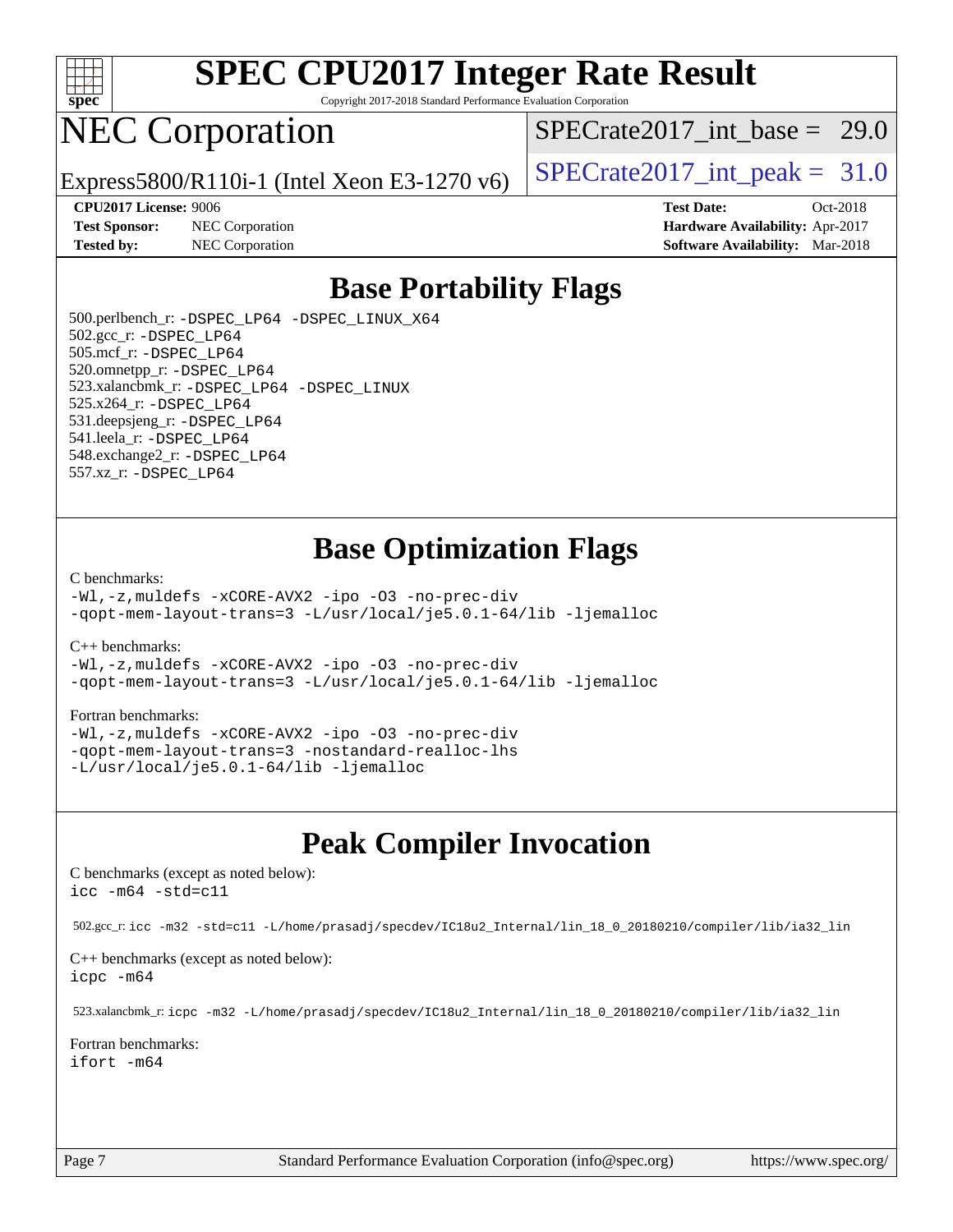

Copyright 2017-2018 Standard Performance Evaluation Corporation

## NEC Corporation

SPECrate2017 int\_base =  $29.0$ 

Express5800/R110i-1 (Intel Xeon E3-1270 v6) [SPECrate2017\\_int\\_peak =](http://www.spec.org/auto/cpu2017/Docs/result-fields.html#SPECrate2017intpeak)  $31.0$ 

**[Test Sponsor:](http://www.spec.org/auto/cpu2017/Docs/result-fields.html#TestSponsor)** NEC Corporation **[Hardware Availability:](http://www.spec.org/auto/cpu2017/Docs/result-fields.html#HardwareAvailability)** Apr-2017 **[Tested by:](http://www.spec.org/auto/cpu2017/Docs/result-fields.html#Testedby)** NEC Corporation **[Software Availability:](http://www.spec.org/auto/cpu2017/Docs/result-fields.html#SoftwareAvailability)** Mar-2018

**[CPU2017 License:](http://www.spec.org/auto/cpu2017/Docs/result-fields.html#CPU2017License)** 9006 **[Test Date:](http://www.spec.org/auto/cpu2017/Docs/result-fields.html#TestDate)** Oct-2018

### **[Peak Portability Flags](http://www.spec.org/auto/cpu2017/Docs/result-fields.html#PeakPortabilityFlags)**

 500.perlbench\_r: [-DSPEC\\_LP64](http://www.spec.org/cpu2017/results/res2018q4/cpu2017-20181016-09243.flags.html#b500.perlbench_r_peakPORTABILITY_DSPEC_LP64) [-DSPEC\\_LINUX\\_X64](http://www.spec.org/cpu2017/results/res2018q4/cpu2017-20181016-09243.flags.html#b500.perlbench_r_peakCPORTABILITY_DSPEC_LINUX_X64) 502.gcc\_r: [-D\\_FILE\\_OFFSET\\_BITS=64](http://www.spec.org/cpu2017/results/res2018q4/cpu2017-20181016-09243.flags.html#user_peakPORTABILITY502_gcc_r_file_offset_bits_64_5ae949a99b284ddf4e95728d47cb0843d81b2eb0e18bdfe74bbf0f61d0b064f4bda2f10ea5eb90e1dcab0e84dbc592acfc5018bc955c18609f94ddb8d550002c) 505.mcf\_r: [-DSPEC\\_LP64](http://www.spec.org/cpu2017/results/res2018q4/cpu2017-20181016-09243.flags.html#suite_peakPORTABILITY505_mcf_r_DSPEC_LP64) 520.omnetpp\_r: [-DSPEC\\_LP64](http://www.spec.org/cpu2017/results/res2018q4/cpu2017-20181016-09243.flags.html#suite_peakPORTABILITY520_omnetpp_r_DSPEC_LP64) 523.xalancbmk\_r: [-D\\_FILE\\_OFFSET\\_BITS=64](http://www.spec.org/cpu2017/results/res2018q4/cpu2017-20181016-09243.flags.html#user_peakPORTABILITY523_xalancbmk_r_file_offset_bits_64_5ae949a99b284ddf4e95728d47cb0843d81b2eb0e18bdfe74bbf0f61d0b064f4bda2f10ea5eb90e1dcab0e84dbc592acfc5018bc955c18609f94ddb8d550002c) [-DSPEC\\_LINUX](http://www.spec.org/cpu2017/results/res2018q4/cpu2017-20181016-09243.flags.html#b523.xalancbmk_r_peakCXXPORTABILITY_DSPEC_LINUX) 525.x264\_r: [-DSPEC\\_LP64](http://www.spec.org/cpu2017/results/res2018q4/cpu2017-20181016-09243.flags.html#suite_peakPORTABILITY525_x264_r_DSPEC_LP64) 531.deepsjeng\_r: [-DSPEC\\_LP64](http://www.spec.org/cpu2017/results/res2018q4/cpu2017-20181016-09243.flags.html#suite_peakPORTABILITY531_deepsjeng_r_DSPEC_LP64) 541.leela\_r: [-DSPEC\\_LP64](http://www.spec.org/cpu2017/results/res2018q4/cpu2017-20181016-09243.flags.html#suite_peakPORTABILITY541_leela_r_DSPEC_LP64) 548.exchange2\_r: [-DSPEC\\_LP64](http://www.spec.org/cpu2017/results/res2018q4/cpu2017-20181016-09243.flags.html#suite_peakPORTABILITY548_exchange2_r_DSPEC_LP64) 557.xz\_r: [-DSPEC\\_LP64](http://www.spec.org/cpu2017/results/res2018q4/cpu2017-20181016-09243.flags.html#suite_peakPORTABILITY557_xz_r_DSPEC_LP64)

## **[Peak Optimization Flags](http://www.spec.org/auto/cpu2017/Docs/result-fields.html#PeakOptimizationFlags)**

[C benchmarks](http://www.spec.org/auto/cpu2017/Docs/result-fields.html#Cbenchmarks):

```
 500.perlbench_r: -Wl,-z,muldefs -prof-gen(pass 1) -prof-use(pass 2) -ipo
-xCORE-AVX2 -O3 -no-prec-div -qopt-mem-layout-trans=3
-fno-strict-overflow -L/usr/local/je5.0.1-64/lib
-ljemalloc
 502.gcc_r: -Wl,-z,muldefs -prof-gen(pass 1) -prof-use(pass 2) -ipo
-xCORE-AVX2 -O3 -no-prec-div -qopt-mem-layout-trans=3
-L/usr/local/je5.0.1-32/lib -ljemalloc
 505.mcf_r: basepeak = yes
 525.x264_r: -Wl,-z,muldefs -prof-gen(pass 1) -prof-use(pass 2) -ipo
-xCORE-AVX2 -O3 -no-prec-div -qopt-mem-layout-trans=3
-fno-alias -L/usr/local/je5.0.1-64/lib -ljemalloc
557.xz r: basepeak = yes
C++ benchmarks: 
 520.omnetpp_r: basepeak = yes
 523.xalancbmk_r: -Wl,-z,muldefs -prof-gen(pass 1) -prof-use(pass 2) -ipo
-xCORE-AVX2 -O3 -no-prec-div -qopt-mem-layout-trans=3
-L/usr/local/je5.0.1-32/lib -ljemalloc
 531.deepsjeng_r: basepeak = yes
 541.leela_r: basepeak = yes
                                       (Continued on next page)
```